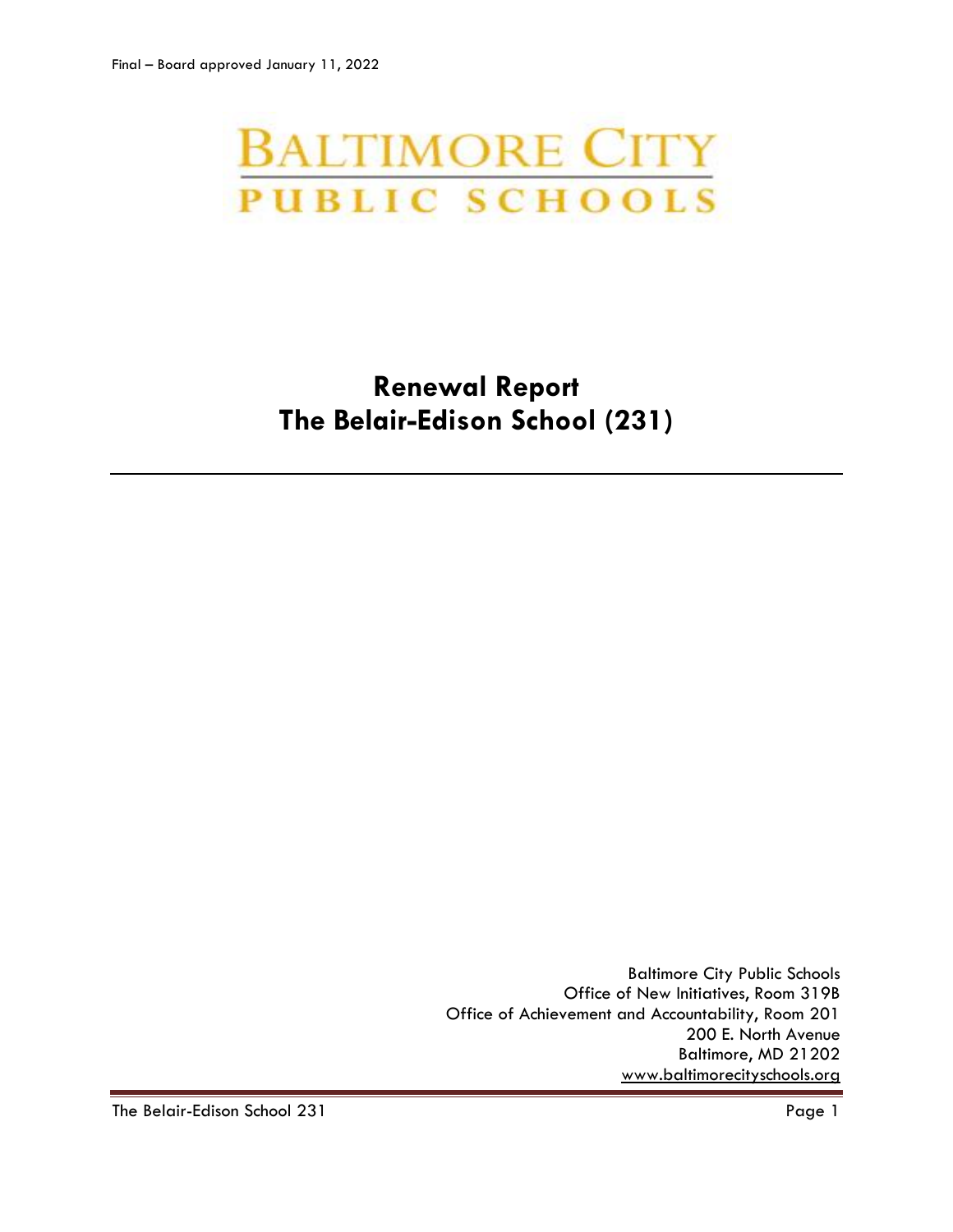#### **REPORT INTRODUCTION**

#### *Purpose of the Report*

The renewal report is a summary of findings and a resulting recommendation regarding renewal of the charter or contract for an operator-run school. To inform this recommendation, Baltimore City Public Schools collects and analyzes documentation including the school's renewal application, and an evaluation of the school's performance based on the renewal rubric, the School Effectiveness Review (SER) performed on site at each school and consideration of all other relevant information.

City Schools' renewal criteria are based on state law (§ 9-101, *et seq*., MD. CODE ANN., EDUC.) and Baltimore City Board of School Commissioners' policy IHBJ and associated administrative regulations (IHBJ-RA and JFA-RA). The Board's policy requires that schools up for renewal be evaluated on multiple measures including, but not limited to, the following:

- **Student achievement**, constituting at least 50 percent of the renewal score and including measures such as schoolwide performance on state assessments, College and Career Readiness (for schools with high school grades), academic programming for special student populations, and a school's fidelity to its charter
- **School climate** (chronic absence, suspensions, enrollment trends, school choice data, and school survey results from parents, teachers, and students)
- **Financial management and governance** (annual audits, school budget submissions, grants management, board documentation; compliance/adherence with federal, state, and local laws, rules, and regulations)
- An overall finding of not effective in any of the key areas (Student Achievement, School Climate, or Financial Management/Governance) may be the basis of a non-renewal decision.

The renewal process is a component of City Schools' annual review of its schools, designed to ensure that students and families across the district have access to school options that meet their interests and needs. The framework was originally developed in 2011 by the Renewal Stakeholders Working Group (composed of school operators from a range of school types, Supporting Public Schools of Choice, and the Maryland Charter School Network) who worked to develop a methodology for evaluating the performance of operator-run schools. The result: a fair, transparent, and rigorous renewal framework that reflects schools' unique nature and innovative contributions to student achievement, used for the first time in the 2012-13 school year, and a process for reviewing and updating the framework each year.

At the conclusion of each year's renewal cycle, staff engages operators and other key stakeholders in a review of the process to identify areas for improvement that could be addressed while still maintaining a level of predictability for schools up for renewal in the following year.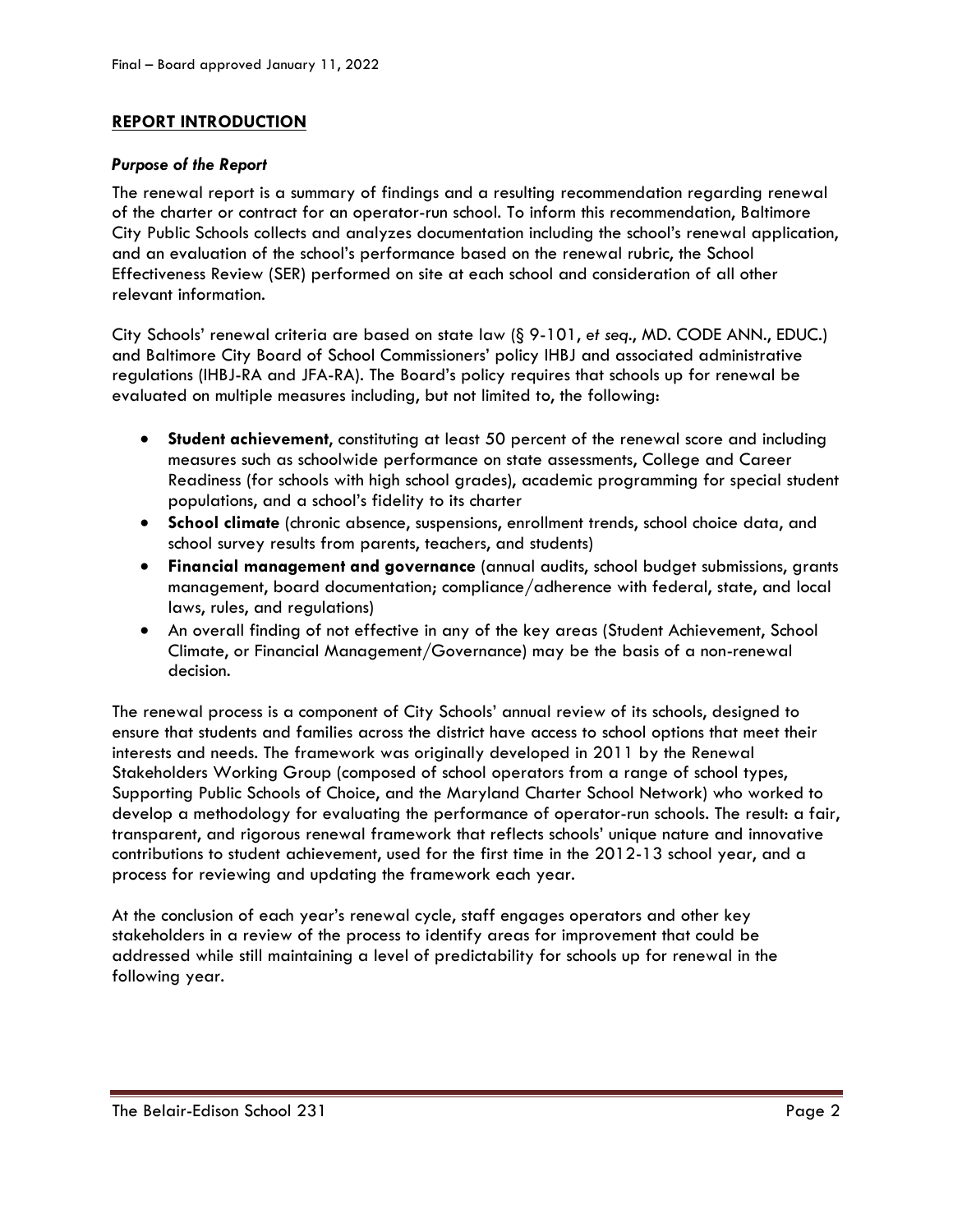#### *The Process*

Based on recommendation of staff and feedback from school operators and other stakeholders following the normal feedback and review cycle, the Baltimore City Board of School Commissioners approved a modified renewal process for school year 2021-22. This modified process was designed to take into considerations the lingering impacts of the Covid19 pandemic on student data while still holding operators accountable to delivering strong programs for students. This year's process takes a focused look at data in the key areas (Student Achievement, School Climate and Effective Financial Management and Governance). Since the scope of certain data items like state assessments is limited, the Board approved modifications so that the only terms schools will be eligible for are either a three-year renewal term or non-renewal<sup>1</sup>. Nonrenewal recommendations will be considered for schools where the evidence indicates serious financial sustainability concerns, or inability to comply with critical state, federal and local guidelines that places students, staff or the district at risk. Thus, schools that earn a "Not Effective" rating in any of the following metrics will be recommended for non-renewal by the Charter and Operator-Led Schools Advisory Board to the CEO:

- Effective Programming for Students with Disabilities,
- Audit Content, Internal Controls,
- Operator Capacity, or
- Strategic Leadership/Governance (All of Domain 4 from SER).

If a school is considered for non-renewal based on any of these four metrics, the Board will also consider the school's record of renewal and academic performance, as measured in the Academic Success section of the renewal rubric, in making its renewal decision.

In addition to determining the renewal or non-renewal of a school's contract, the renewal process informs the Board and the public on the efficacy of school performance and practices, as well as helping identify areas for growth in schools' planning for their next contract term.

The revised process continues to use the following components:

- Renewal Rubric (Updated to reflect the above changes)
- Application for Renewal
- Data Tables prepared by City Schools
- School Effectiveness Review (Streamlined to include fewer key actions in metrics used in the School Climate section of the renewal rubric)

l

 $^{\rm 1}$  In the modified renewal process for 2021-22, schools will not be eligible for a 5-year term or 8-year "extended" term. However, the outcome of the 2021-22 renewal process will allow schools to earn progress towards an extended renewal term in the future. According to Board Policy IHBJ – Public Charter Schools, "A public charter school shall only be eligible for an extended renewal term if the school has two or more consecutive full renewals, including demonstrating quality programming for all student groups." For the 2021-22 renewal process, a school that receives "Meets Expectations", "Effective" or "Highly Effective" in each of the four metrics that could lead to nonrenewal listed above, as well as "Effective" or "Highly Effective" in the overall Academics section, will be considered to have earned a full renewal for their progress towards an 8-year extended renewal in future renewal processes.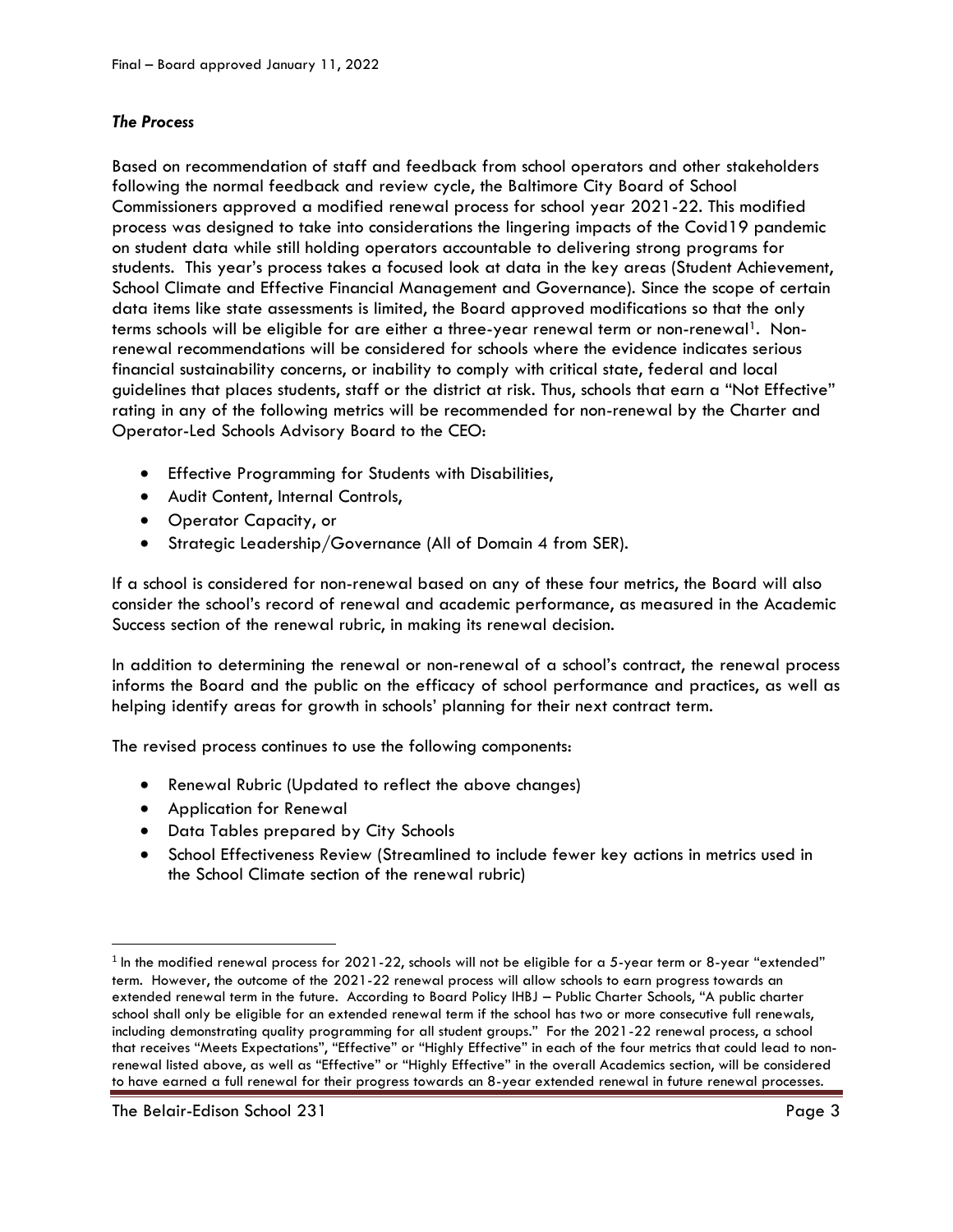The process starts with a review by the Charter and Operator-led Schools Advisory Board, whose members represent foundations, nonprofit organizations, school choice advocates, school operators, and district representatives; and whose function is to provide advice to the CEO on renewal and other issues as they relate to operator-led schools. In performing its review, the Advisory Board looks at all data and information, both quantitative and qualitative, to make sound recommendations to the CEO. After its review of the components above, the Advisory Board makes recommendations to City Schools' CEO on whether charters or contracts should be renewed. The CEO considers the recommendations and the quantitative and qualitative review, and then makes her own recommendation to the Board. In some instances, the nature or severity of an issue raised during the renewal process is serious enough to give it extra weight in formulating the renewal recommendation and, ultimately, the renewal decision, especially in instances where the issue affects the wellbeing of students, staff, or the district as a whole.

The ultimate decision on all operator renewals rests with the Board, which considers the recommendations and rationale of the CEO, the operator renewal report, testimony given at public Board meetings and work sessions, the contents of the official record and the factors listed in policy IHBJ and administrative regulation IHBJ-RA for charter schools, and policy FCA and administrative regulation FCA-RA for non-charter schools. This includes the Board's ability to consider prior partial renewal terms afforded to operators who have had serious challenges in the prior renewal that remain issues that continue to affect the wellbeing of students, staff, or the district as a whole based on evidence in this renewal process. In particular, as Policy IHBJ states, "[t]he Board may decide that a public charter school is not eligible for two consecutive partial renewals."

| <b>Actions</b>                                                                                                              | <b>Timeline</b>           |
|-----------------------------------------------------------------------------------------------------------------------------|---------------------------|
| Schools submit renewal applications                                                                                         | September 2, 2021         |
| <b>Charter and Operator-led Schools Advisory Board reviews</b><br>renewal applications and makes recommendations to the CEO | September to October 2021 |
| District presents recommendations to Board at public meeting                                                                | November 9, 2021          |
| Work Session for operator to provide oral testimony to Board in a<br>meeting open to the public                             | December 9, 2021          |
| Board votes on renewal recommendations                                                                                      | January 11, 2022          |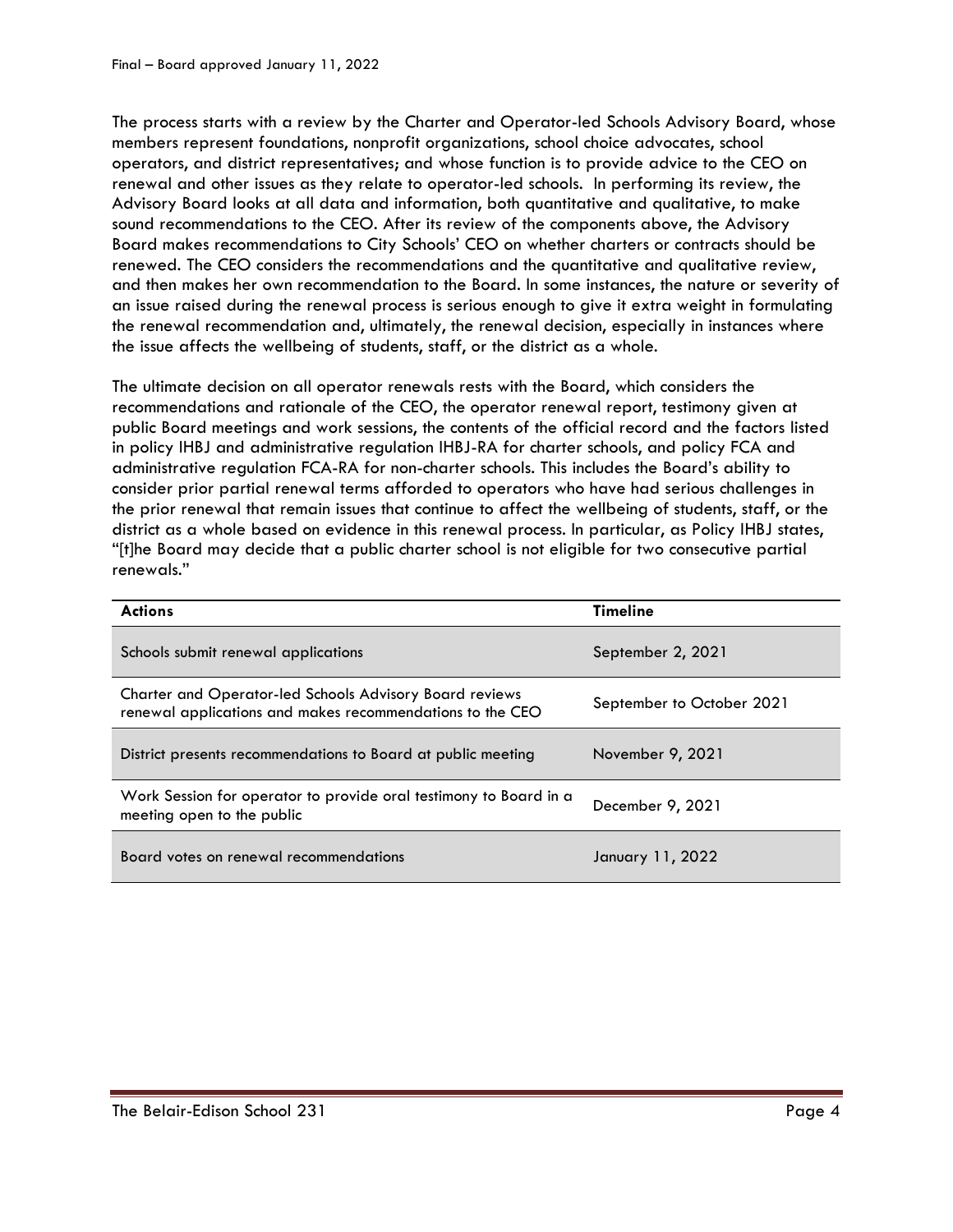### *The Belair-Edison School (231)*

*Operator:* Belair-Edison School, LLC *Configuration:* Elementary/Middle<sup>2</sup> *Type:* Charter *Enrollment:* 981<sup>3</sup>

#### **Recommendation**

*3-year renewal*

#### **Discussion**

On January 11, 2022, the Baltimore City Board of School Commissioners voted to renew the contract with Belair-Edison School, LLC. to operate The Belair-Edison School for a three-year term running from July 1, 2022 to June 30, 2025, with conditions on improving academic achievement and outcomes for students.

The school was rated "Meets Expectations" in Audits/Internal Controls, "Developing" in Effective Programming for Students with Disabilities and "Effective" in Operator Capacity, and "Effective" in Strategic Leadership/Governance. The school was rated "Not Effective" in Academics overall.

The Belair Edison School (formerly Brehms Lane Elementary) converted to become a charter school in 2016; additionally, over the last three years the operator has taken on merging Belair Edison with Afya Public Charter School. For the purpose of this review, the focus was on the elementary grades performance as Afya recently went through renewal and the school's merger recently completely. Academic performance at Belair Edison is an area of improvement for the school. The state performance ratings are based on the most recent years when the state assessment was given which are for school years 2016-17, 2017-18, and 2018-19. For PARCC absolute performance (2018-19), schools are compared to schools with similar levels of students considered economically disadvantaged (ED) because absolute performance on assessments is highly correlated to the relative wealth of student populations. In this measure, the school was rated "Not Effective" for ELA  $3-5$  ( $24<sup>th</sup>$  percentile in the ED comparison group) and math  $3-5$ (21st percentile). For PARCC achievement growth, which looks at the extent to which a school can improve individual student performance year to year over the three-year period considered, The Belair-Edison School was rated "Not Effective" in ELA 3-5 (36th percentile overall) and math 3-5  $(15<sup>th</sup>$  percentile). The school must continue to take steps to improve student performance. Some of the steps the school has taken to address these challenges include a phased use of ANet and DIBELS to inform data analysis at specific grade levels and to methodically deepen teacher practice and use of a complete student learning data cycle that is supported by professional learning and ongoing-coaching for teachers in the use of this practice. Additionally, the school has added staffing including intervention teachers, para-professionals and classroom assistants to support small group instruction.

 $\overline{\phantom{a}}$ 

 $^2$  The Belair-Edison School hosts a pre-k program. Pre-k programs at charter schools are overseen by City Schools and are not considered in the renewal review.

 $^3$  Total enrollment counts reflect the MSDE official enrollment file for grades k-12, which includes students enrolled on September 30 each year. This file is verified by MSDE prior to becoming the official enrollment count for the year.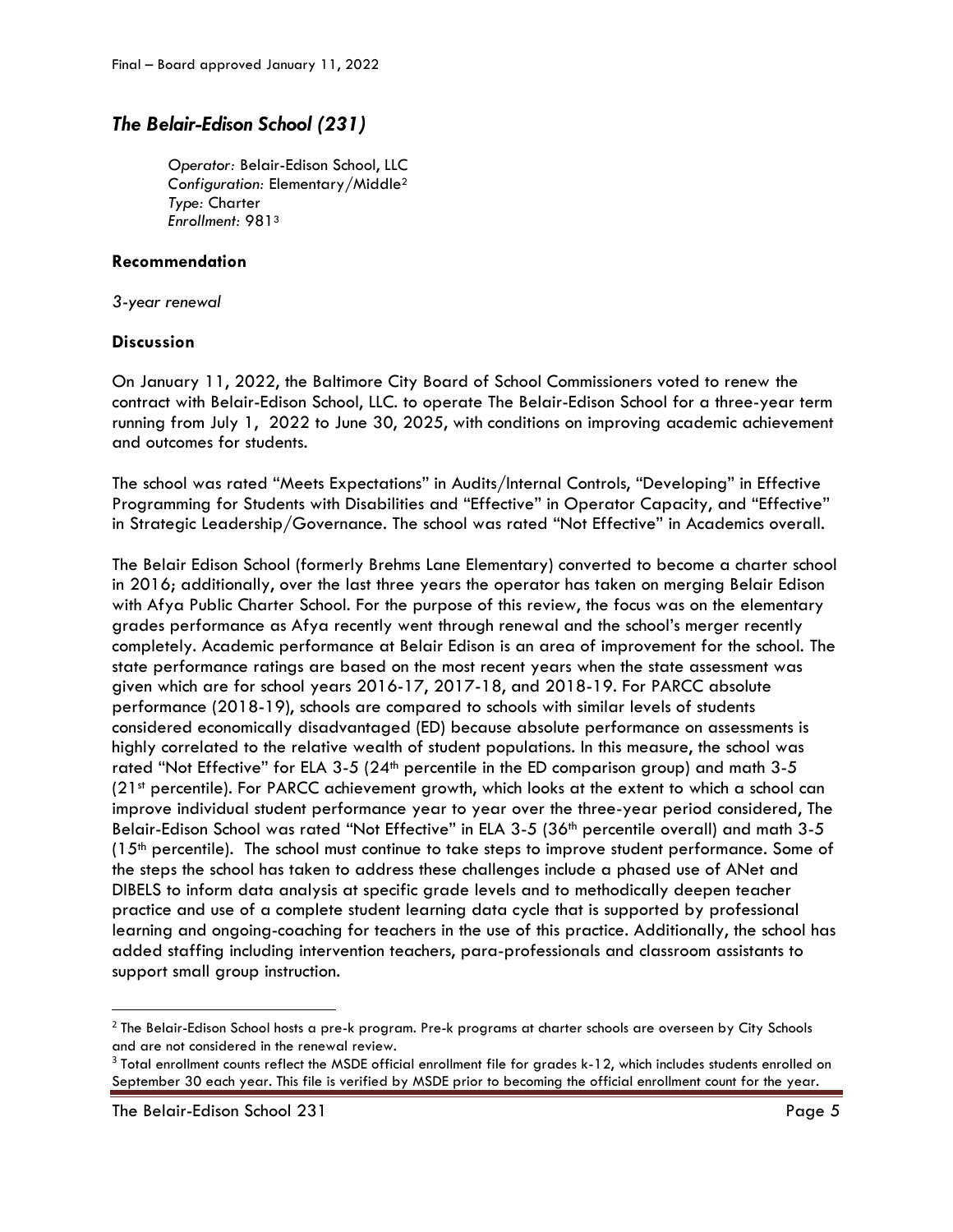The Belair-Edison School is rated "Developing" in Fidelity to Charter/Application Overall. It is "*beginning or attempting to implement the mission expressed in its charter application4*," which, as described in the application, is "The word Afya is Swahili for health. Our schools teach children to live healthy, balanced lives: intellectually, socially/emotionally, and physically. We nurture and support our student to be active learners and caring community members." The school expresses its mission in a variety of ways both in school and through engagement with families and the community outside of school. The school has "*begun to gather data to assess its efficacy and has begun to develop and implement strategies to address any challenges evident in the data, particularly in the areas of student performance, enrollment, student attendance, dropout rates, attrition and student choice data/school demand, but these strategies have not yet been proven effective*." While Belair-Edison has begun to implement data practices and implement strategies to improve performance, in many areas those strategies have not yet proven effective. As noted above, the school's academic performance is in need of growth. In the area of chronic absence, the school describes fundamental strategies to improve student attendance, but the school's rate in that area remains above the district average. Similarly, the school has begun to implement a restorative practices approach to student behavior, which had achieved a modest reduction in suspensions by 2019-20. However, the suspension rate remains above the district average.

The Belair-Edison School was also rated "Developing" in Effective Programming for Students with Disabilities. The school "*is working towards a trajectory of growth, is aware of its data and responsibilities to students with disabilities, and has implemented processes, interventions and strategies to support student outcomes including to address any gaps in the data as it relates to performance and climate metrics for students with disabilities over time over the course of the contract*." An audit of school practices conducted by the Office of Special Education showed the school has strong practices in place that ensure students with disabilities are receiving appropriate instruction and services. However, the school is not yet on clear trajectory for growth for these students. Assessment data for this student group fell over three years of data in both ELA 3-5 and math 3-5, which was not addressed in the renewal application. Likewise, data in attendance, chronic absence and suspensions have fluctuated and have not shown a clear trajectory of growth. "*The school has taken steps to remedy such shortcomings*," but these steps have not yet proven successful.

*For more information on school practices, please also see the school's School Effectiveness Report available at www.baltimorecityschools.org.*

 $\overline{\phantom{a}}$ 

 $4$  Text in italics is quoted from the 2021-22 Operator Renewal Rubric.

The Belair-Edison School 231 Page 6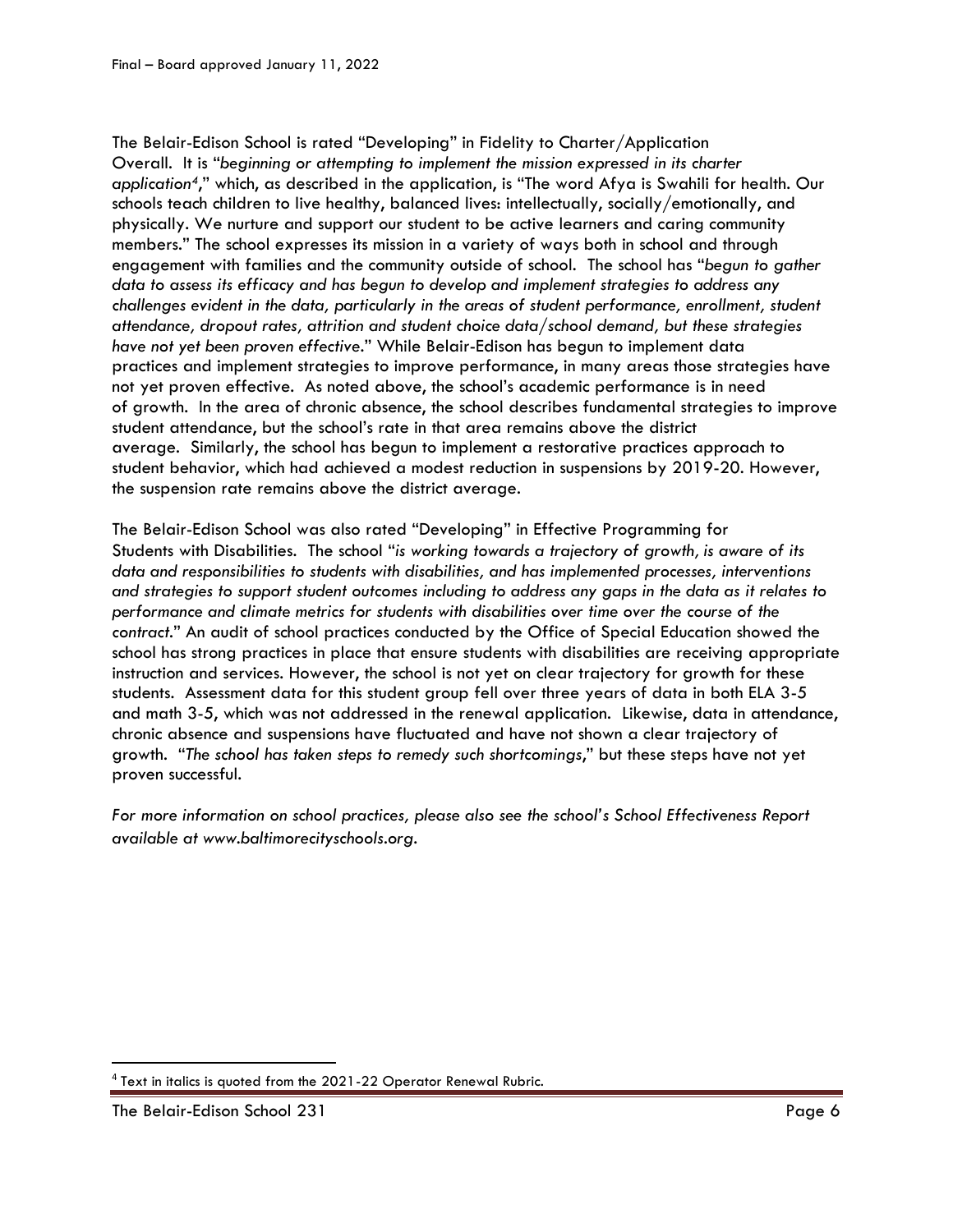#### **Findings (elementary school rubric5)**

*Category 1. Has the school followed sufficient financial management and governance practices? Has the school had challenges with meeting critical district, state or federal guidelines? Has the school delivered strong academic programming for students will disabilities that demonstrates a trajectory of growth? Has the school provided strategic leadership and governance?*

| <b>Sub-Category</b>                                                              | <b>Renewal Metric</b>                                                                                                                                                                                                                                                                                                                                                                                                                                                                                                                                                            | <b>City Schools Rating</b> |
|----------------------------------------------------------------------------------|----------------------------------------------------------------------------------------------------------------------------------------------------------------------------------------------------------------------------------------------------------------------------------------------------------------------------------------------------------------------------------------------------------------------------------------------------------------------------------------------------------------------------------------------------------------------------------|----------------------------|
| 1.1 Audit Content, Internal<br>Controls                                          | The extent to which the school's Independent<br>Auditor's Reports offer unqualified opinions and no<br>management points in each of the years of the<br>charter term. The extent to which statements of cash<br>flow and ratio of assets to liabilities indicate that<br>the operator has strong performance on their short-<br>term liquidity measure.                                                                                                                                                                                                                          | <b>Meets Expectations</b>  |
| 1.2 Effective Programming<br>for Students with<br><b>Disabilities</b>            | The extent to which the school has a demonstrated<br>a strong trajectory of growth, is aware of its data<br>and responsibilities to students with disabilities,<br>does not have any gaps or has decreased gaps in<br>the data as it relates to performance and climate<br>metrics for students with disabilities over time, and<br>has effectively and consistently implemented<br>processes, interventions and strategies to support<br>student outcomes over the course of the contract.                                                                                      | <b>Developing</b>          |
| 1.3 Operator Capacity                                                            | The extent to which the school has operated<br>effectively, and the operator has consistently met<br>all state, federal reporting requirements critical<br>District or federal obligations and has not received<br>any Notices of Concern or Notices of Reprimand<br>during the contract period. (Evidence that may be<br>considered includes compliance with state or<br>federal reporting requirements, budget submissions<br>and monitoring reports, quarterly reports, and the<br>relative number, frequency and severity of Notices<br>of Concern or Notices of Reprimand.) | <b>Effective</b>           |
| 1.4 Strategic<br>Leadership/Governance                                           | School Effectiveness Review Score - Strategic<br>Leadership                                                                                                                                                                                                                                                                                                                                                                                                                                                                                                                      | <b>Effective</b>           |
| ببالعبيلية والمواط المستليا ومستحي والماسا والمستحصر ومستلوم ومتلاسط ومستنسس الو |                                                                                                                                                                                                                                                                                                                                                                                                                                                                                                                                                                                  |                            |

**There is no overall rating for this section as each metric is considered individually.**

 $\overline{\phantom{a}}$ 

 $^5$  The Belair-Edison School is considered as an elementary school for the purposes of the renewal review because their merger with the Afya middle school program was not completed during the period looked at in the review.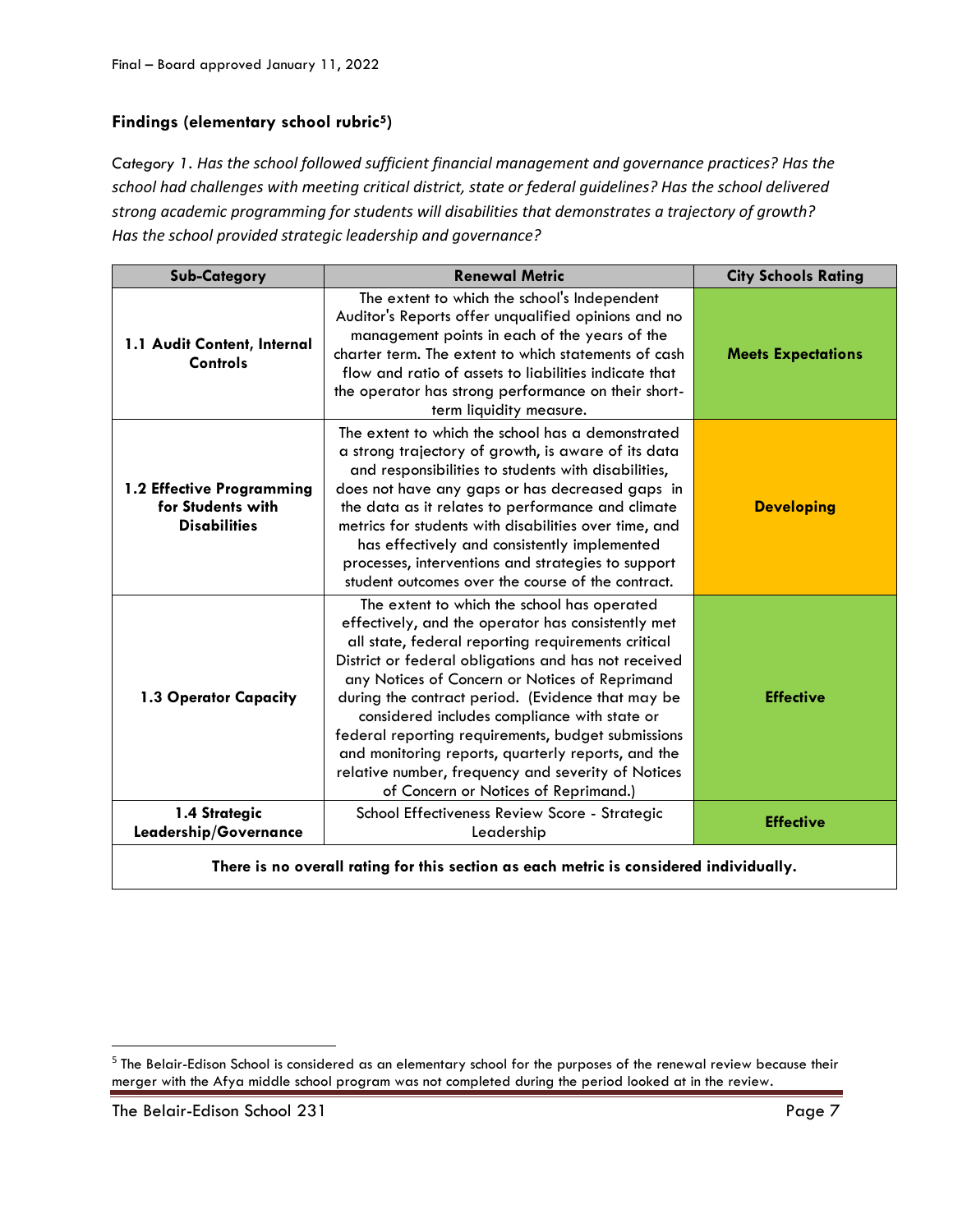| <b>Sub-Category</b>                                      | <b>Renewal Metric</b>                                                                                                                                                                                                                                                                                                                                                                                                                                                                                                                                                            | <b>City Schools Rating</b> |
|----------------------------------------------------------|----------------------------------------------------------------------------------------------------------------------------------------------------------------------------------------------------------------------------------------------------------------------------------------------------------------------------------------------------------------------------------------------------------------------------------------------------------------------------------------------------------------------------------------------------------------------------------|----------------------------|
| 2.1 Absolute Student<br><b>Achievement</b>               | Average Mean Scale Score PARCC ELA (grades 3-<br>5)                                                                                                                                                                                                                                                                                                                                                                                                                                                                                                                              | <b>Not Effective</b>       |
|                                                          | Average Mean Scale Score PARCC Math (grades<br>$3-5)$                                                                                                                                                                                                                                                                                                                                                                                                                                                                                                                            | <b>Not Effective</b>       |
| 2.2 Student Achievement<br><b>Trend</b>                  | Trend in Average Mean Scale Score PARCC ELA<br>(grades 3-5)                                                                                                                                                                                                                                                                                                                                                                                                                                                                                                                      | <b>Effective</b>           |
|                                                          | Trend in Average Mean Scale Score PARCC Math<br>(grades 3-5)                                                                                                                                                                                                                                                                                                                                                                                                                                                                                                                     | <b>Not Effective</b>       |
| <b>2.3 Student Achievement</b><br>Growth                 | Growth in Average Mean Scale Score PARCC ELA<br>(grades 3-5)                                                                                                                                                                                                                                                                                                                                                                                                                                                                                                                     | <b>Not Effective</b>       |
|                                                          | Growth in Average Mean Scale Score PARCC Math<br>$(q rades 3-5)$                                                                                                                                                                                                                                                                                                                                                                                                                                                                                                                 | <b>Not Effective</b>       |
| 2.4 Fidelity to<br><b>Charter/Application</b><br>Overall | The extent to which the school has fully implemented<br>the mission expressed in its charter application and<br>this mission is clear to all stakeholders. The extent<br>to which the school has delivered high quality<br>programming for all student subgroups. The extent<br>to which the school is gathering data to assess its<br>efficacy and has effectively addressed any<br>challenges evident in the data, particularly in the<br>areas of subgroup performance, enrollment, student<br>attendance, dropout rates, attrition and student<br>choice data/school demand. | <b>Developing</b>          |
|                                                          | <b>Academics Overall Rating</b>                                                                                                                                                                                                                                                                                                                                                                                                                                                                                                                                                  | <b>Not Effective</b>       |

*Category 2. Is the school an academic success?*

*Category 3. Does the school have a strong climate?*

As part of the modified renewal process for 2021-22, Domains 1-3 of the School Effectiveness Review (SER), which are considered in the Climate section of the renewal rubric, were modified and abbreviated. These domains did not receive overall ratings and are summarized below. For more information on the efficacy of school practice in these domains please see the full SER report available on the district website at [https://www.baltimorecityschools.org/r](https://www.baltimorecityschools.org/)enewal.

| <b>Domain 1: Highly Effective Instruction</b> |                                                             |                  |
|-----------------------------------------------|-------------------------------------------------------------|------------------|
| Domain                                        | <b>Description</b>                                          | Rating           |
| l.1                                           | School leadership supports highly effective<br>instruction. | <b>Effective</b> |